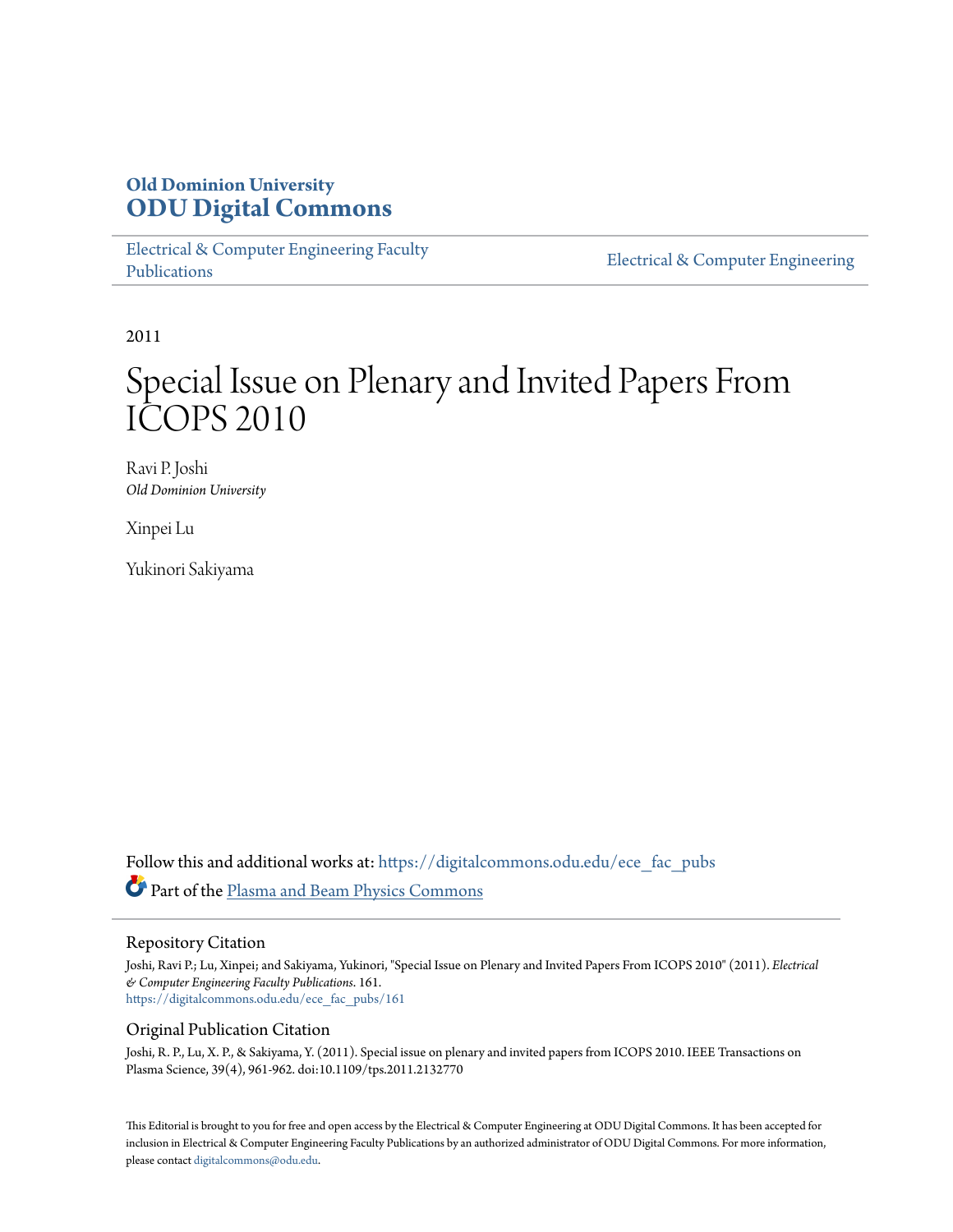# Special Issue on Plenary and Invited Papers From ICOPS 2010

**T** HE 37th IEEE International Conference on Plasma Science (ICOPS) was held in Norfolk, VA, from June 20<br>the line 24, 2010. The technical general complimed secure to June 24, 2010. The technical program combined seven technical-related areas of plasma science and a range of diverse topics. A total of 562 abstracts from 37 countries were accepted, and the technical program included four plenary talks. There were 217 oral and 345 poster presentations. The plenary talks were given by Prof. L. Boufendi on Dusty Plasmas, Prof. E. Kunhardt on Non-Equilibrium Plasma Sources, Dr. K. S. Budil on High Energy Density Physics, and Dr. M. Thumm on the use of gyrotrons for ITER and fusion reactors. For the first time, ICOPS had a session on terahertz radiation and applications organized by Dr. B. Levush of NRL and two special sessions on the emerging field of Plasma Medicine, organized by Prof. M. Laroussi and Prof. M. Kong.

The research work presented at this conference showcased the latest progress in seven different areas. These included the following: 1) *basic processes in fully and partially ionized plasmas*; 2) *microwave generation and plasma interactions*; 3) *charged particle beams and sources*; 4) *high-energydensity plasma applications*; 5) *industrial, commercial, and medical plasma applications*; 6) *plasma diagnostics*; and 7) *pulsed power and other plasma applications*. Collectively, they represented a vast diversity ranging from intriguing plasmas formed at the tip of nanostructures, through very large scale fusion plasmas and system concepts. Applications were also wide ranging and included coherent light sources and flatpanel displays, surface modification and treatments, and plasma effects for medicine and biology. This Special Issue contains nine refereed papers representing a small collection of some of the most exciting presentations from ICOPS 2010.

As Guest Editors, we would like to thank Dr. Steven Gitomer, the Editor-in-Chief of the IEEE TRANSACTIONS ON PLASMA SCIENCE, for his patience and vigilance as we worked to assemble this issue, and for his guidance and support. Our gratitude also goes to Assistant Publication Peer Review Support Specialist Sean Gillispie of the IEEE TRANSACTIONS ON PLASMA SCIENCE.

We also thank all authors who submitted manuscripts, thereby contributing to insightful and fundamental understanding of various issues pertinent to Plasma Science. Without their dedicated and skillful efforts, there would have been no Special Issue. Our thanks also go to all the reviewers. Their evaluation of the scientific merit of the manuscripts, helpful advice to the authors, their pleasant interactions with the Guest Editors, and their willingness to respond quickly to requests are really appreciated.

> RAVI P. JOSHI, *Guest Editor* Department of Electrical and Computer Engineering Old Dominion University Norfolk, VA 23529 USA

XINPEI LU, *Guest Editor*

College of Electrical and Electronic Engineering Huazhong University of Science and Technology Wuhan 430074, China

YUKINORI SAKIYAMA, *Guest Editor* Department of Chemical Engineering University of California Berkeley, CA 94720 USA



**Ravindra P. Joshi** (M'83–SM'95–F'08) received the B.Tech. and M.Tech. degrees in electrical engineering from the Indian Institute of Technology, Bombay, India, in 1983 and 1985, respectively, and the Ph.D. degree in electrical engineering from Arizona State University, Tempe, in 1988.

In 1989, he joined the Department of Electrical and Computer Engineering, Old Dominion University, Norfolk, VA, as an Assistant Professor, where he is currently a University Professor and an Eminent Scholar involved in research broadly encompassing modeling and simulations of charge transport, nonequilibrium phenomena in plasmas, and bioelectrics. He has been a Visiting Scientist at Oak Ridge National Laboratory, Philips Laboratory, Motorola, and NASA Goddard. He is the author of over 135 journal publications, over 150 conference papers, and 6 book chapters.

Prof. Joshi has been a Guest Editor for three Special Issues of the IEEE TRANSACTIONS ON PLASMA SCIENCE.

Digital Object Identifier 10.1109/TPS.2011.2132770